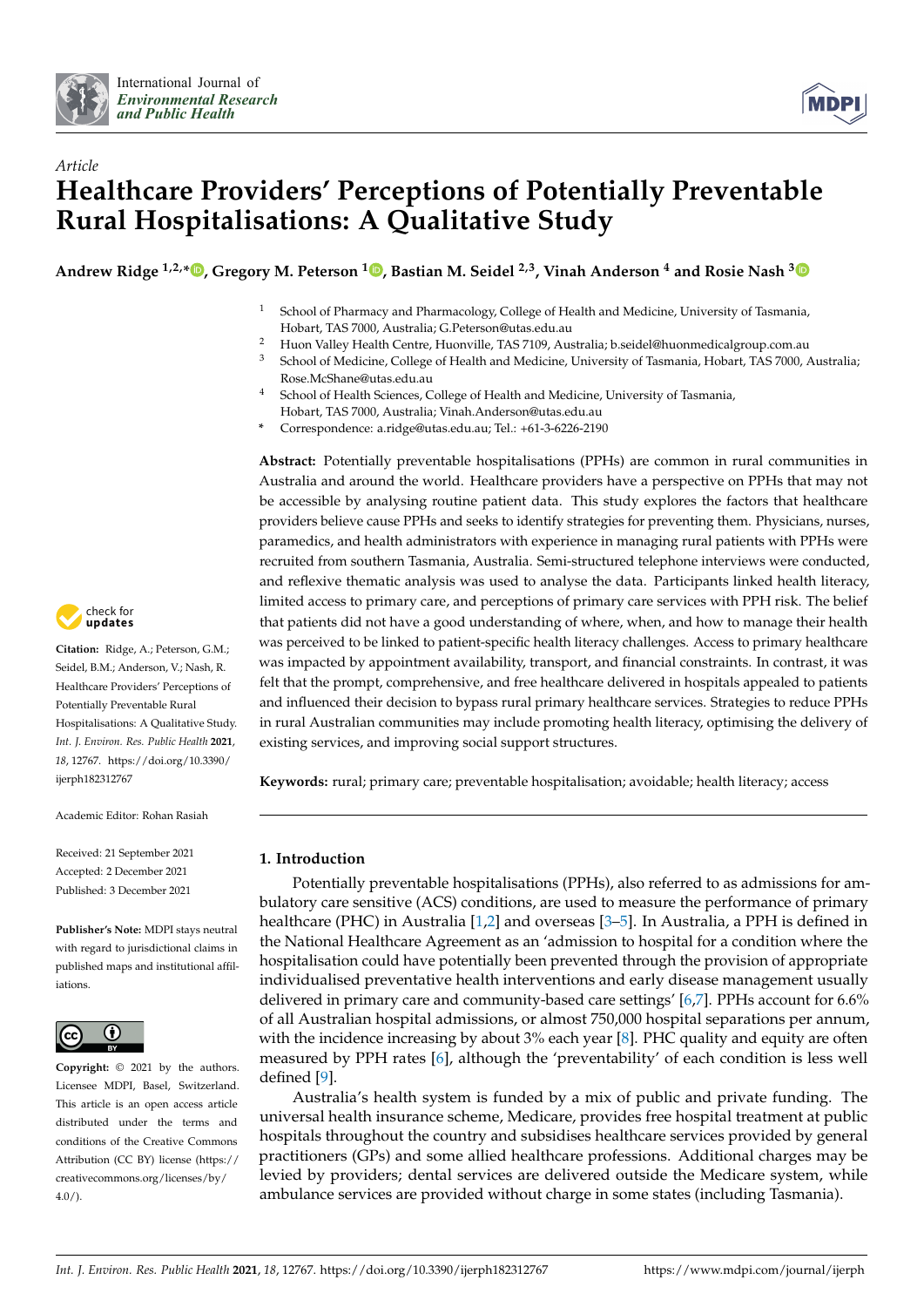Multiple determinants interact at the individual, interpersonal, system, and environmental levels to influence the risk of PPH [\[10\]](#page-11-8). Previous studies of Australian communitybased service providers have suggested limited access to PHC services and the patients' perception of the urgency of their condition are strong predictors of PPH [\[11\]](#page-11-9). The urgency with which patients seek hospital care is often based upon a self-assessment of their condition, and this, in turn, may be a reflection of their health literacy [\[11,](#page-11-9)[12\]](#page-11-10). Healthcare workers and patients often have differing views of the need for emergency hospital care [\[11\]](#page-11-9).

Tasmania, the smallest state of Australia, has a geographically dispersed population that is older than the national average and has a higher prevalence of risk factors for poor health, such as smoking, risky alcohol consumption, physical inactivity, and obesity [\[13](#page-11-11)[,14\]](#page-11-12). Socioeconomic risk factors, such as educational attainment, income, housing, limited access to services, and health literacy, are prominent risks for the Tasmanian population generally, and more so for populations outside urban areas [\[13](#page-11-11)[,14\]](#page-11-12).

Compared with urban populations, rural Australians experience generally poorer health, lower income, geographical isolation, and reduced access to services, all of which can increase the rate of PPHs [\[14\]](#page-11-12). Importantly, access to PHC represents more than health service availability. The concept of access incorporates dimensions of physical accessibility, organisational accommodation, affordability, and acceptability [\[15\]](#page-11-13). For patients from rural and remote communities, access barriers include unavailability of services, awareness of and ability to use a service, poverty, geographical and transport issues. In addition, 'internal' factors preventing service access in rural areas include patients' fear of losing independence, stoicism, and a denial of their changing health status [\[16\]](#page-11-14).

Previous studies have examined patients' perceptions of PPHs [\[11,](#page-11-9)[17–](#page-11-15)[20\]](#page-11-16), but the views of healthcare providers have been less frequently studied [\[11](#page-11-9)[,17](#page-11-15)[,21\]](#page-12-0). Studies recognising the views of healthcare providers other than hospital-based physicians and nurses are lacking, as is the focus on the broader rural adult population. The purpose of this study was to determine what factors healthcare providers, from a range of professions and workplaces, believe contribute to PPHs in rural Tasmania, Australia, and to identify possible methods of reducing PPH occurrence.

In the following sections, the methods used to identify and recruit participants, and the approaches to data collection, analysis, and identification of themes are presented. The themes developed are discussed, and implications for future practice and research are suggested.

# **2. Materials and Methods**

Consistent with a pragmatist worldview [\[22\]](#page-12-1), reflexive thematic analysis was selected as an appropriate analytical method to understand and construct themes from the data [\[21\]](#page-12-0). The 32-item COREQ checklist [\[23\]](#page-12-2) was used to ensure rigour in the methods and analysis. An inductive method based on Braun and Clarke [\[24\]](#page-12-3) was used to answer the following research question: according to relevant healthcare providers who have a lived experience of rural PPH, what are the drivers of PPH admissions, and can these admissions be prevented (if so, how)?

# *2.1. Setting and Participants*

Purposive sampling ensured a variety of professions and experience levels from the southern Tasmanian (Australia) health system would be represented in the data [\[25\]](#page-12-4). Desired interviewees included medical, nursing, paramedic, and health-managerial professionals from a mixture of private and public practice. Department leaders, research coordinators, and liaison officers from the local Council, Tasmanian Health Service, and Ambulance Tasmania were initially contacted to assist in recruitment. Professional networks were used to find appropriate participants as needed.

Participants were doctors ( $n = 6$ ), nurses ( $n = 4$ ), paramedics ( $n = 2$ ) or non-clinical health administrators (*n* = 2). Doctors were primarily employed in the emergency department (ED) of the Royal Hobart Hospital (RHH; *n* = 4) or as general practitioners (GPs) in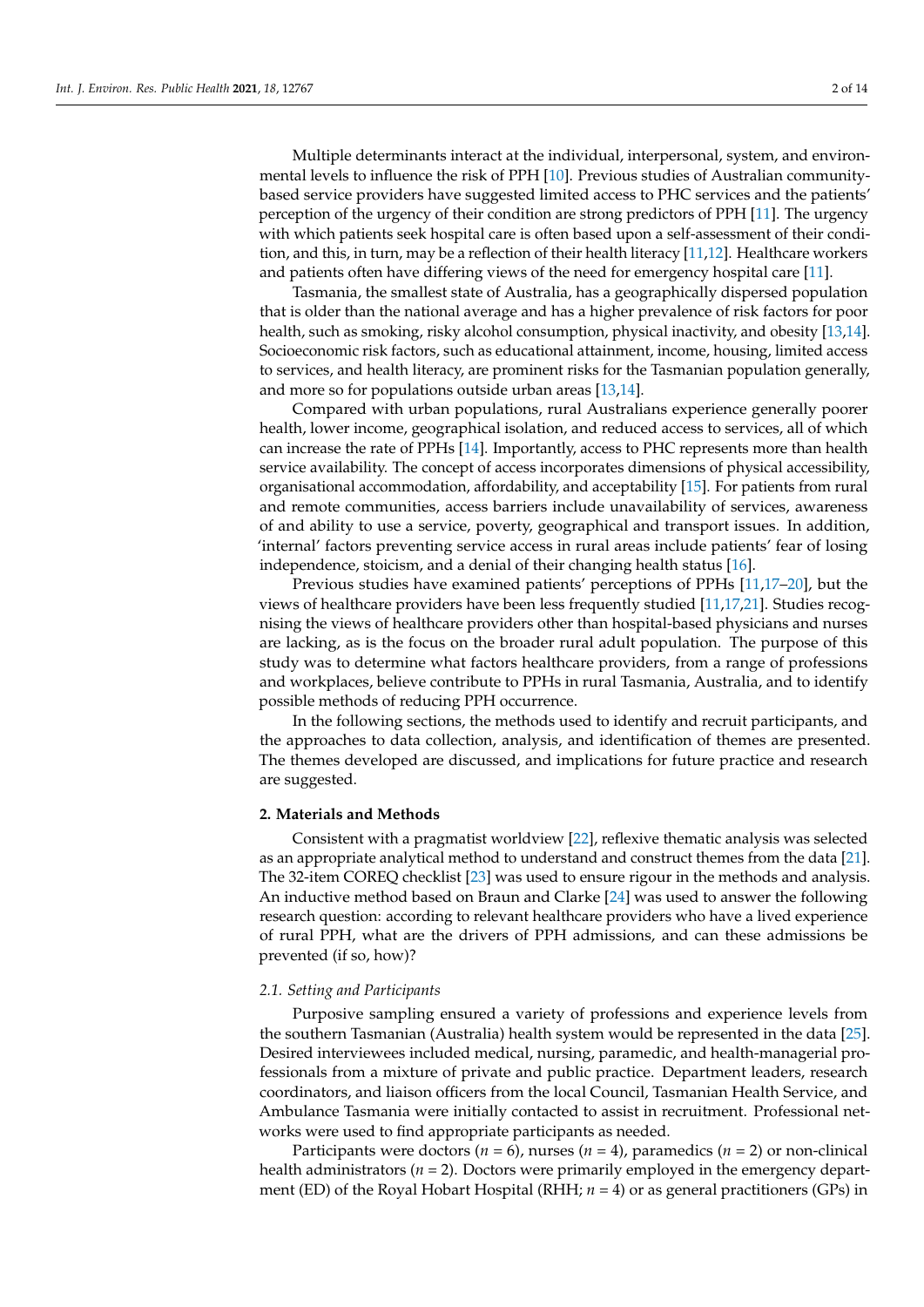the Huon and Bruny Island area (*n* = 2). Two of the doctors had recent or current experience working in both PHC and the tertiary setting. Nurses worked either in the RHH (*n* = 3) or as a community nurse  $(n = 1)$ . Participant details are presented in Appendix [A.](#page-10-0)

# *2.2. Data Collection*

Informed consent was obtained in writing from all participants. Telephone interviews were conducted by two research team members experienced in qualitative data collection, during November and December 2020. A semi-structured interview design with an interview guide was chosen so that each interviewee could express their thoughts in a style and depth with which they were comfortable without being constrained by profession-specific jargon or questioning (Appendix [B\)](#page-10-1). Information and consent forms were distributed and collected electronically.

The interviews were digitally recorded and the audio files professionally transcribed verbatim. No participant names or identifying comments were included in the final transcript. An interview guide was used to ensure the semi-structured interviews covered all desired topics. During the interview, an 'idealised' patient from the rural Huon-Bruny Island area of southern Tasmania was used to focus the discussion.

Reflexive thematic analysis was used by one author (A.R.) to code, interpret and present key patterns in the data, using the methods described by Braun and Clarke [\[24](#page-12-3)[,26\]](#page-12-5). The initial coding was descriptive and closely reflected the data before similar codes were arranged together. Core themes were developed from the grouped codes to help interpret the data. Using NVIVO (QSR International Pty Ltd., Doncaster, Australia), a coding check was performed on interviews to ensure coding consistency. Coding and thematic veracity were checked by two additional investigators (G.P. and R.N.). The reflexive journal and codebook were reviewed by an additional researcher (R.N.), and the researchers' role in the research process was considered.

# *2.3. Ethics*

Approval for the project was obtained from the Human Research Ethics Committee of Tasmania (Reference: H0018575).

#### **3. Results**

Most interviewees ( $n = 11$ ) provided a definition of PPH in their own words. Definitions reflected the belief that some presentations and admissions to hospitals could be avoided by more appropriate and timely treatment in the community, such as the following:

. . . *broadly speaking, preventable hospital admission would be one that is a diagnosis or condition that could reasonably be treated out in the community but perhaps due to lack of resources or other types of backup, that the patients actually require admission to hospital* . . . (313)

. . . *lots of chronic long-term illnesses that are probably not overly managed all that well in the community but end up [in hospital]* . . . (316)

. . . *the various kind of conditions that people have and the ones that are specifically amenable to earlier intervention as a means of preventing hospitalisation* . . . (325)

Every interviewee was able to provide at least one example of what they considered to be a PPH. Chronic obstructive pulmonary disease (COPD) was the most common condition considered a PPH ( $n = 7$ ), with skin infections (including cellulitis;  $n = 6$ ), diabetic complications ( $n = 5$ ), dental problems ( $n = 4$ ), heart failure, and mental health ( $n = 3$ ) also cited. Other examples were not diagnosis specific, such as 'chronic disease', 'wound dressings', 'intravenous antibiotics', 'palliative care' and 'falls'. Exacerbations of COPD were mentioned as being *not* preventable by one participant. Participants did not usually distinguish between long-term or antecedent risk factors and more immediate 'triggers' of PPHs, with their descriptions often intertwined. Definitions and examples were provided to ensure concordance between interviewer and interviewee understanding of PPHs.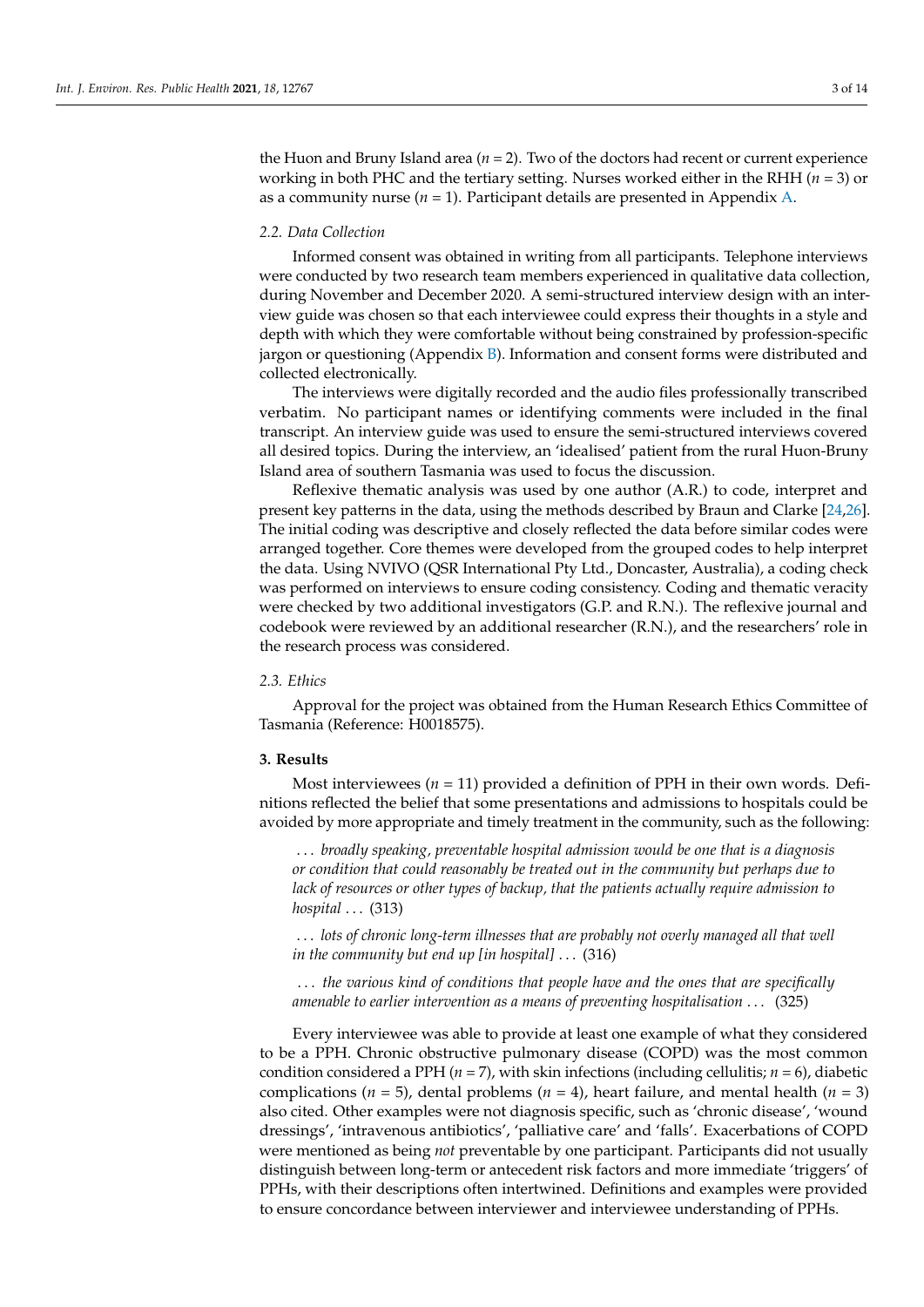Broad themes of patient health literacy, access to PHC services, and perception of hospital treatment were inductively developed to understand the data (see Supporting Information). Participants who gave a description of a 'typical' rural patient at risk of PPH described them as older, isolated, having poorer educational attainment, a higher comorbidity burden, and lower socioeconomic status.

. . . *the types of admissions that sort of stick in my mind more commonly are the elderly, more frail type people that have multiple comorbid illnesses, that have more social type issues for admission.* (313)

*They're older. They're not particularly well educated. Often dependent on some form of government support, even if working. And often there are a number of complicating factors* . . . (325)

#### *3.1. Patient Health Literacy*

The most common factor causing inappropriate healthcare service use raised by the health professionals interviewed was patient health literacy challenges. Wider population health literacy was believed to be poor but worse in rural or low socioeconomic status communities. Healthcare providers cited patients' limited knowledge of their health as a common factor predisposing them to or causing PPH. It was reported that there was a poor understanding of what medical conditions were trivial, could be managed by rural health services, or warranted hospital management.

. . . *people just aren't thinking about their own health enough and coming to emergency with really minor things* . . . *[patients should be] clear about* . . . *when they need to access ED and when they need to access GPs* . . . (302)

. . . *what we might consider as a minor problem, to them is a major problem and they think it's appropriate to go to emergency, so there's partly an education thing about what's minor and what's not.* (309)

Conversely, delaying presentation for an ACS condition until it required hospital intervention was another manifestation of poor health literacy. Rural populations and older patients were viewed as being more likely to delay presenting for healthcare.

. . . *rural patients are more likely to stay at home for longer, you know, wait longer before seeking medical care.* (312)

. . . *people will wait until the point where it's no longer getting better in their mind; it's actually getting worse, and this is where they actually start to present to the hospitals.* (324)

Rural patients with limited individual health literacy were believed to lack confidence in their ability to manage their health in the community and need reassurance during an acute medical episode. In addition, there is a lack of understanding of where to get this reassurance, especially after business hours.

. . . *[they] genuinely don't know what to do, so they end up with us in an ambulance.* (317)

. . . *I think people get frightened and they want to go to hospital sometimes* (319)

The burden of navigating the rural PHC system, particularly for individuals with poor health literacy, was believed to be onerous and favoured hospital presentation. Patients have a clear understanding of how to access the hospital via the ED and/or ambulance services, so the simplest solution is frequently bypassing PHC.

*I don't think people really know who to call, and it gets to the point where the only option they can do is call 000.* (324)

Prolonged disengagement with the health system was viewed as detrimental to healthcare, mainly through a reduced opportunity for educative and preventative service delivery.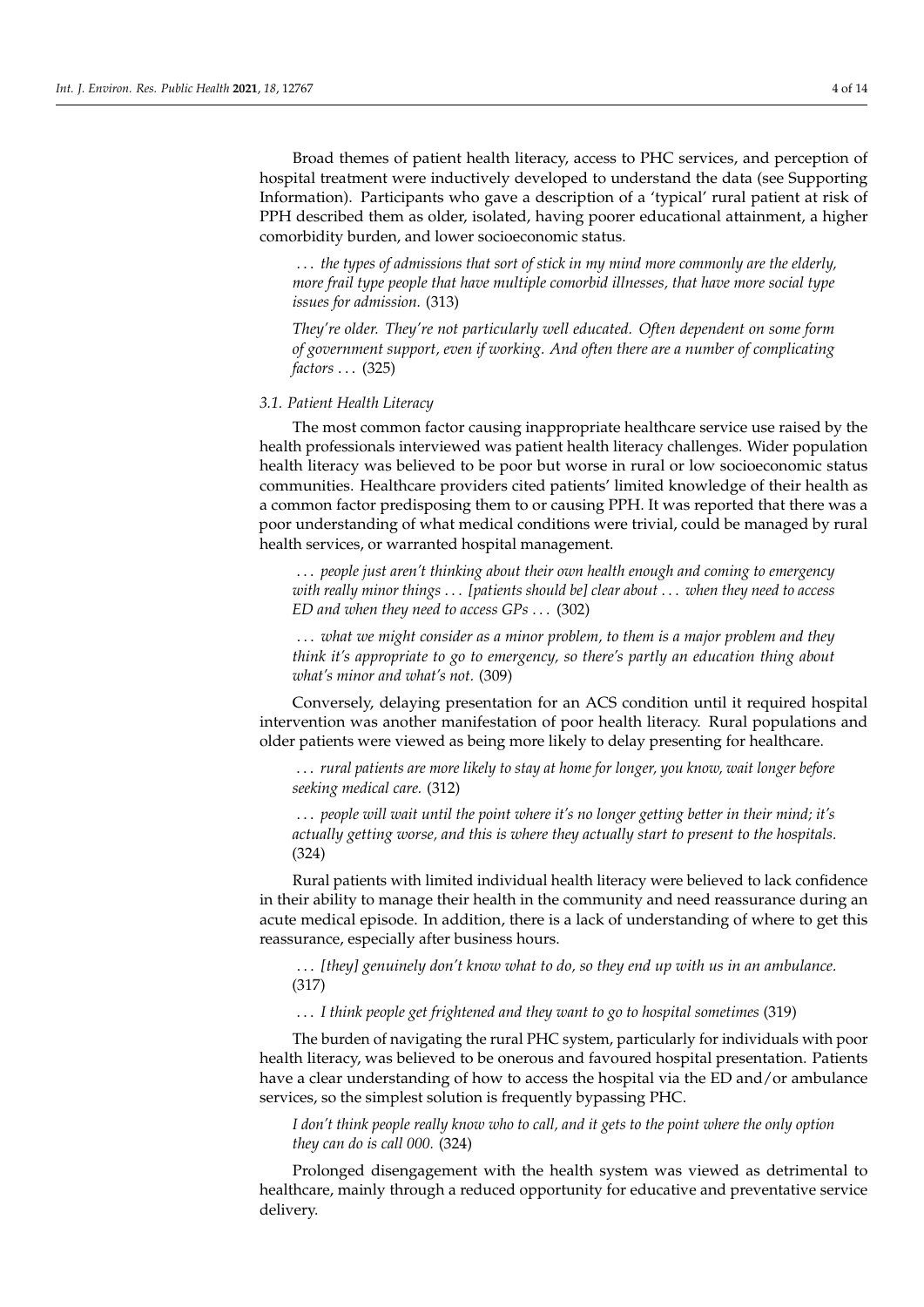. . . *their condition isn't managed correctly, and again that goes back to just our population, the lack of health literacy and socioeconomic factors prevent them from accessing their good community care* . . . *they don't feel like they're unwell so they're not managing their condition, that lack of awareness of what can happen if they don't* . . . (316)

. . . *long term poor chronic disease management,* . . . *is often due to patients not doing the right thing and not looking after themselves and not going along to see the GP, unfortunately.* (312)

#### *3.2. Patient Access to Primary Care*

Access to PHC services contained sub-concepts of GP appointment availability, logistical issues associated with using PHC services, and financial constraints. The inability to obtain an appointment for PHC services within the desired timeframe was seen as a common reason rural patients presented to the hospital without first engaging with PHC services. An urgent 'on the day' appointment may not have been available, or the condition could have been treated in the community if alternative health services were utilised.

*I think some people find it difficult to access GP services* . . . *certainly in some areas access to GPs is poor. They may have a limited number of on-the-day appointments.* (315)

. . . *people are waiting four weeks to get into a GP here and then they can't often see the same one and if they've got a chronic illness* . . . (316)

*People don't conveniently have their medical issues during business hours, it happens after hours.* (317)

Lack of transport was considered especially problematic in rural locations where distances between the patients' residences and medical care are relatively greater. Transport options are further restricted outside normal business hours when public or social transport is less accessible. Accessing transport and medical care via the 'free' ambulance service in Tasmania was one method used to overcome travel and cost barriers.

. . . *they can't just walk out their front door and jump on a bus. If these people don't drive, they don't have the social networks to actually get them there readily.* (317)

. . . *arguably with ambulance, access to ambulance with no cost, there's an incentive that makes for very good access to that sort of treatment and that sort of care. And from the perspective of a person who doesn't have many resources or may be isolated, and doesn't want to make the multiple trips associated with diagnostics, it could potentially present as a no-brainer to seek help in that regard.* (325)

Even when private transport is available, patients from rural communities face the logistical barrier of longer travelling times to and from local and hospital services. The likelihood of hospital admission increases as a result of the higher degree of suspicion and caution applied to rural patients.

. . . *if someone comes to ED from a rural area and it's something quite minor that I would usually say, 'Look, I don't even want to triage you. I think you could probably go to your GP,' if they're from a rural area, I'd be less likely to do that, because it's just they've driven all the way in, it's a big drive back.* (302)

Rural patients faced financial barriers when seeking to access PHC. Accessing preventative or chronic-disease services is given a lower priority than other financial demands faced, or the value of such health services was not appreciated.

. . . *I think it probably boils down to two main reasons: one is that most people in Tasmania find it hard to afford a private billing GP* (314)

. . . *patients in rural areas identified as being lower socioeconomic, their understanding is that for them to actually go to their GP is an out-of-pocket expense, and that money is somewhat better spent, in their mind, on the requirements of everyday living.* (324)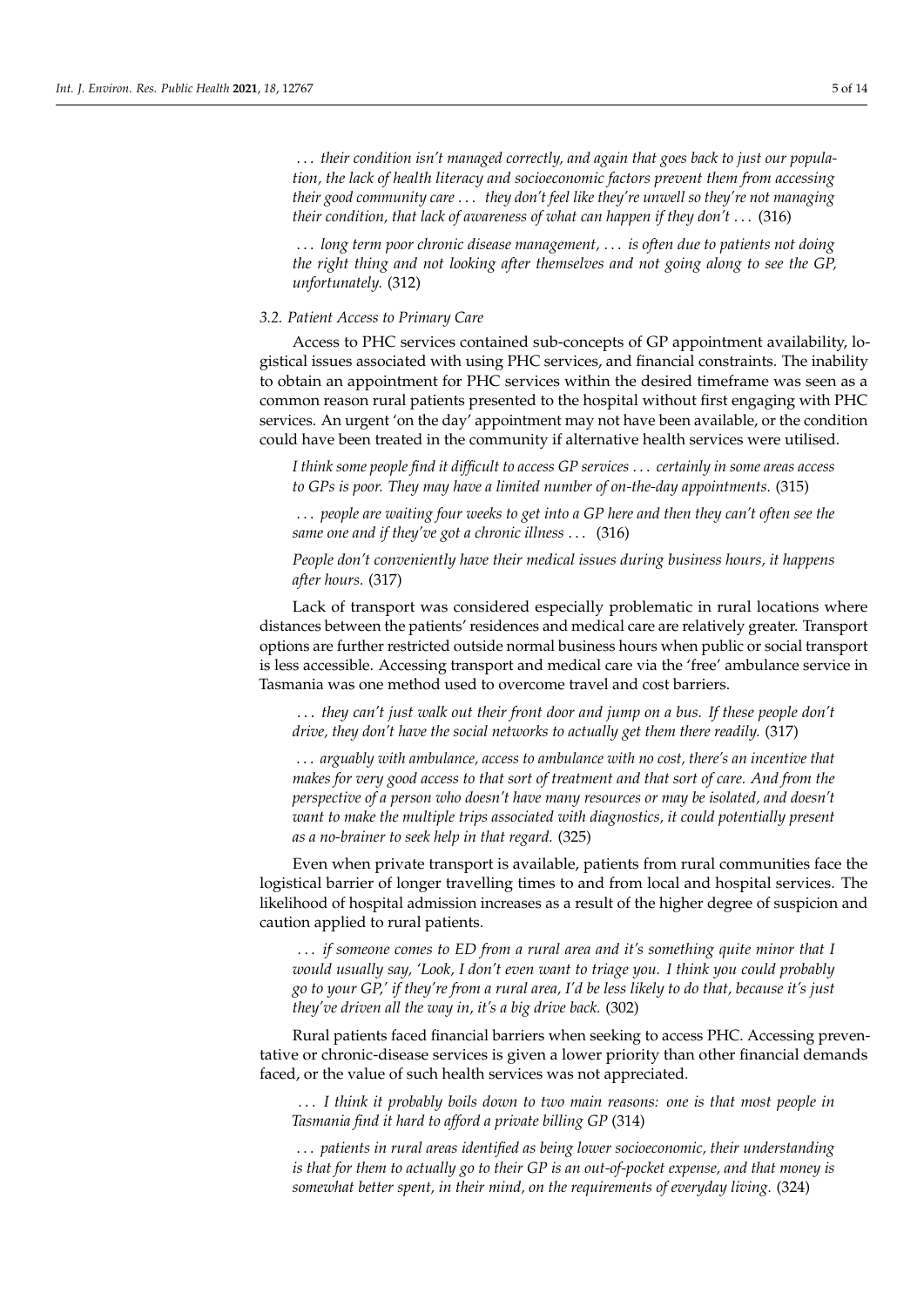*I just find Healthline, I think they seem to increase our presentations, because their protocol [results in them advising] 'You better go to ED,' seems to happen very regularly.* (302)

*Again, I have experience of people rocking up and saying, 'Well, I rang Call the Doctor, and they said, 'Come straight in."* (308)

Healthcare providers who *could* contribute to patient care in the community (e.g., social workers, occupational therapists, physiotherapists, psychologists, dentists) were not being fully utilised. The interviewees suggested barriers to involving other care providers include a lack of awareness of services available, restrictions on the scope of practice, and limited service availability.

. . . *you either forget about it or you never hear about it in the first place or two years later you realise there's been some service running you've never heard of.* (315)

*[paramedics] do have antibiotics that we can administer for patients for* . . . *acute otitis media, if we in the first instance gain an agreement with the GP for a follow-up appointment and the GP for continuations of that prescription because we are limited to one singular dose only.* (324)

# *3.3. Perceptions of Hospital Care*

A belief that patients may view the hospital as a place where comprehensive primary care can be provided was shared by some interviewees. The accessibility of a wide range of medical specialists, testing facilities, and treatments was believed to make bypassing general practice attractive to rural patients.

*A lot of people, I think, use [the hospital] as their GP, really.* (314)

*People just want to be sorted straight away* . . . *I think there's a perception that if you come to emergency, you're getting everything at once.* (302)

*There's probably a culture in Tasmania* . . . *of substituting ED and hospital presentations for access to primary care* . . . *why go to your general practitioner and they write you up for an X-ray, when you can front up to the ED and if you need it, you can get a chest X-ray, you get a CT, full panel of bloods and all sorts of stuff done.* (325)

Time and scope of practice limitations in PHC were considered to result in patients being treated for minor ailments in the hospital. Interviewees raised concerns that general practice appointment length is not sufficient to address all patients' needs, and financial constraints make minor procedures less attractive for GPs to deliver, causing patients to seek these services in the ED.

. . . *in my experience in ED, people needing suturing and small procedures like incision and drainage, that sort of thing, now have to get admitted to hospital because GPs don't seem to be doing that stuff* . . . *they don't have enough time.* (302)

#### *3.4. Suggested Solutions*

Increased patient engagement and involvement with their own healthcare was considered to be one method of improving health literacy. Interviewees highlighted that continuity of contact with a regular community-based provider could improve health literacy, encourage health-seeking behaviour, and promote adherence to long-term interventions.

. . . *one of the solutions obviously is better education about how to self-manage your chronic condition.* (302)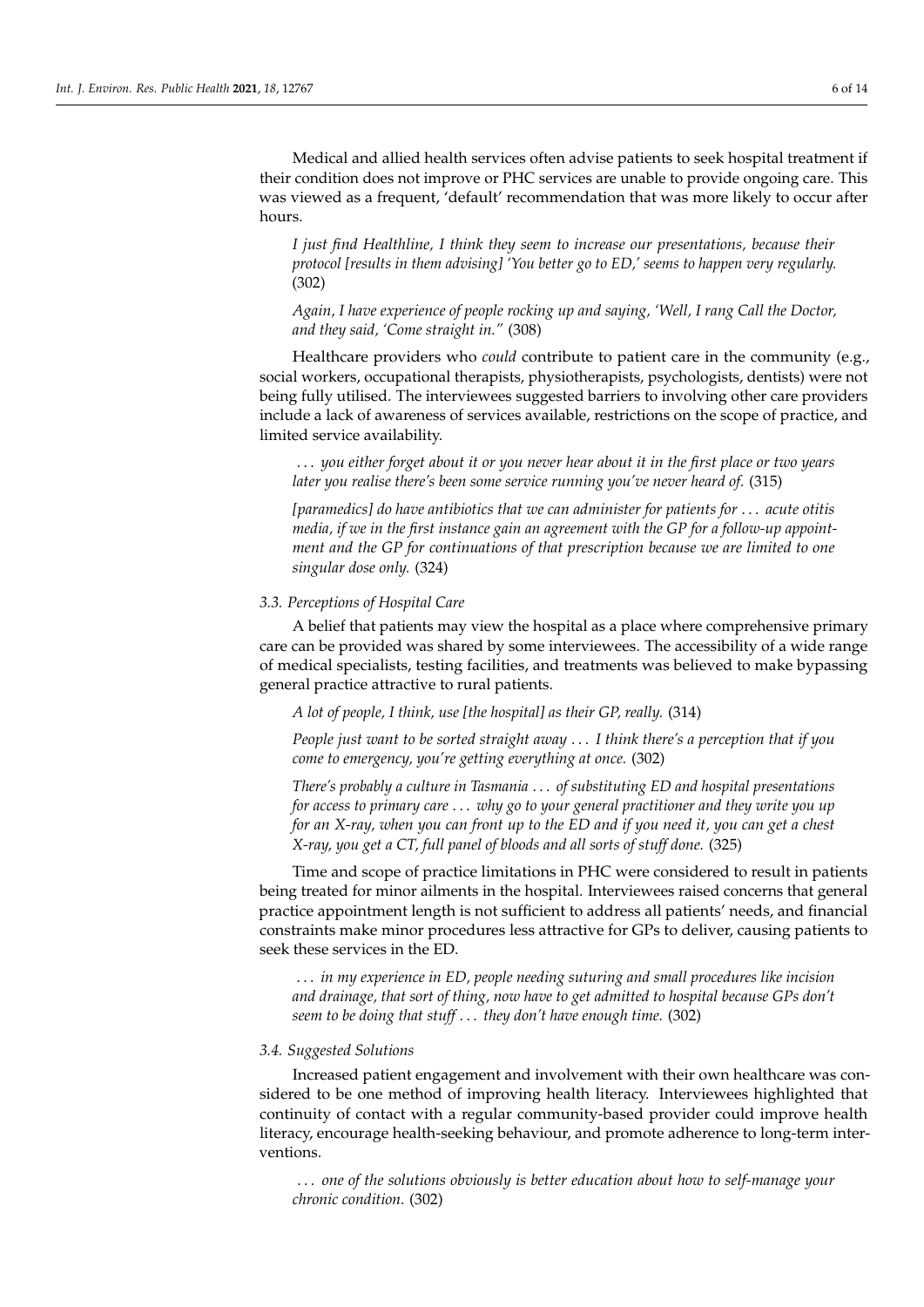*There just seems to me to be lack of preventative health and I don't know if that goes back to as far as early prevention at schools, more intervention in communities, more education* ... (316)

. . . *I think people who see their GPs more often are more engaged, have better understanding of their chronic conditions, might be more likely to seek help earlier perhaps.* (315)

Access to after-hours GP services was frequently discussed, and adequate funding of services was suggested to reduce PPHs. A stand-alone GP service that bulk-bills patients (i.e., no cost to the patient) and provides accessible after-hours care was a proposed way of reducing PPHs caused by poor after-hours access to GPs.

. . . *I definitely think that better resourcing for out of hours general practice would reduce emergency department visits and hospital admissions* . . . (312)

. . . *better access to bulk-bill GPs with minimal wait times for appointments would certainly stop people turning up.* (314)

. . . *I mean GP Assist are brilliant. Without them I think we would really struggle, so I think that ongoing funding and provision of GP Assist is essential* . . . (309)

Those interviewed suggested that ensuring patients were followed up at critical points in their health management could prevent PPHs. A structured follow-up procedure to ensure certain patient groups had an arranged appointment for follow-up or were regularly monitored was believed to be lacking.

. . . *if the GP could just follow them up a bit tighter and make sure they have an appointment there for them to come back, they knew someone was going to review them if they were still well but just a bit unsure, that would save a lot of re-presentations* (314)

Improving awareness of and simplifying access to services were suggested as solutions to fragmentation of care in rural communities. Better integration of existing Medicarefunded service providers, such as nurse practitioners, could also reduce PPHs.

. . . *disseminating information about [the Community Rapid Response Service] service, and maybe expanding it* . . . *to me that sounds like a great thing, where a patient can come to a clinic, be seen, and then be treated in their own home.* (302)

. . . *[ideally] if you're in a more regional or rural area, you'd have basically easy referral structures for social workers and other allied health professionals and also making sure that* . . . *there's a means by which the GPs or other providers can actively engage services that—to which patients are entitled to make sure that they're supported at home.* (313)

. . . *I think if you've got an opportunity to create a standard bulk billing non-financial out-of-pocket for patients, then in rural areas you may actually see more people wanting to access medical care.* (324)

# **4. Discussion**

This study sought to understand what factors healthcare providers believe are associated with PPHs in rural communities. Published, qualitative studies of healthcare providers' views of PPHs exist from overseas [\[19,](#page-11-17)[27–](#page-12-6)[30\]](#page-12-7), but consideration of these views in the wider Australian, and specifically rural, context is less common [\[11](#page-11-9)[,17](#page-11-15)[,21\]](#page-12-0). Participants in this study defined PPHs in a way consistent with Australian standards [\[6\]](#page-11-4), adding confidence to the findings.

Several of the factors identified in this study have previously been identified as significant drivers of PPHs in other Australian studies [\[11](#page-11-9)[,17](#page-11-15)[,31\]](#page-12-8). Our study shows that the perceived root causes of PPHs among rural Tasmanian adults were consistent across a wide range of hospital, community, and managerial healthcare providers. Themes of health literacy challenges, access to healthcare services, and perception of hospital convenience were commonly expressed by all participants. Sub-themes used to further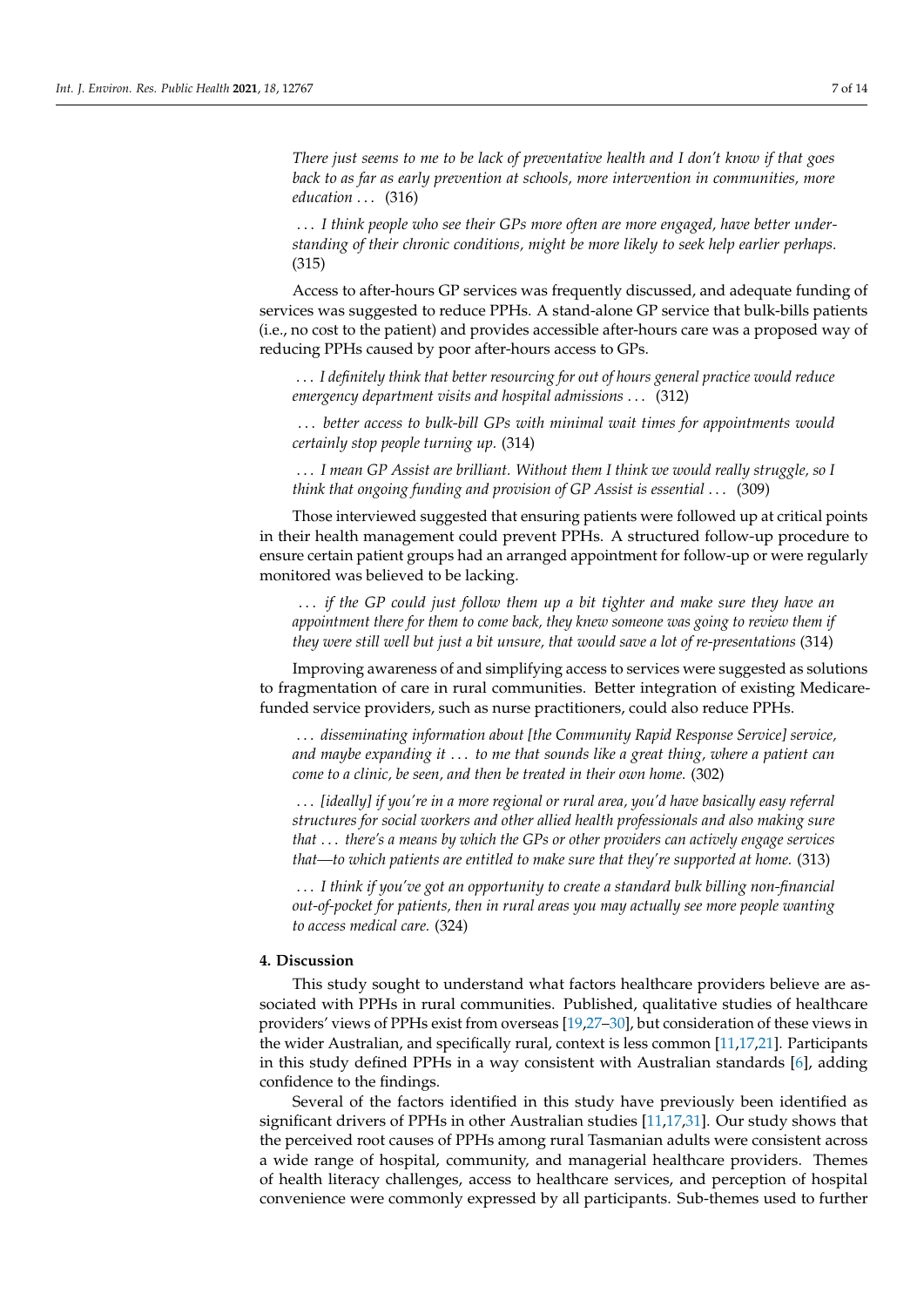describe these beliefs were significantly interrelated. Health professional insights and solutions for reducing PPHs were also analysed and presented.

There was little variation in the range of views expressed between professions. Interviewees who primarily worked in a hospital had a greater focus on health literacy and the inability to access PHC services. The GPs interviewed believed lack of access to services of all types and the limited range of services in the community were major causes of PPHs. Understanding the views of the broader rural health workforce, its service gaps, and potential capacity may be useful for future workforce planning and resources allocation [\[32\]](#page-12-9).

#### *4.1. Health Literacy*

Health literacy challenges among rural patients, and their immediate social network was consistently identified as a major factor in causing PPH risk. An individual's health literacy encompasses health-related decision making, the ability to seek health information, and being responsible for controlling one's own health [\[33\]](#page-12-10). A belief that patients do not seek help at an appropriate time has been confirmed elsewhere as an independent risk factor for PPHs [\[31](#page-12-8)[,34\]](#page-12-11). The effectiveness of providing patients with disease-specific educational interventions is considered to be of little value in reducing PPHs [\[20\]](#page-11-16); a broadbased approach to improving health literacy may be more appropriate. The role of location and isolation in reducing patient health literacy was described by interviewees and aligns with healthcare providers' views from other settings [\[35](#page-12-12)[–37\]](#page-12-13).

The perception that it is 'too late' to address the health literacy of older patients was noted by one participant in this study, suggesting less importance may be given to improving health literacy among older rural patients. A contemporary definition of health literacy recognises the importance of patients' social supports and the health service they are attempting to access as contributors to overall health literacy [\[38\]](#page-12-14). It is important that health services consider how responsive to their patient's health literacy needs they are in their practice, and how their service might be improved to support all their patients, regardless of sociodemographic characteristics [\[39\]](#page-12-15). To date, there have been too few studies in rural Australia that explore primary healthcare's response to health literacy challenges among their patients, although evidence is emerging that improving organisational health literacy is a realistic goal for most non-urban organisations [\[40](#page-12-16)[,41\]](#page-12-17).

Patients living alone or in geographically or socially isolated areas were believed to have fewer opportunities to access a support network wherein health literacy skills may have been 'distributed' [\[42\]](#page-12-18). The relative contribution of health literacy resources by the patient or their support network was not analysed in this study, but there is evidence that fewer cumulative health literacy resources available to patients can cause inappropriate (non-)use of healthcare services and thereby increase the risk of PPHs [\[29](#page-12-19)[,36](#page-12-20)[,37](#page-12-13)[,43\]](#page-12-21). This corresponds with Australian data showing those living alone had fewer social supports [\[44\]](#page-12-22). The effects of social isolation, especially in older, rural populations, have been noted in other studies [\[36,](#page-12-20)[45\]](#page-12-23).

Healthcare providers in this study believed a patients' perception of the urgency and seriousness of their condition was the most important factor when deciding to seek hospital treatment. It seems clear that while healthcare providers do not believe many conditions require hospital treatment, patients do [\[11,](#page-11-9)[12,](#page-11-10)[33\]](#page-12-10). A recognition by healthcare providers that patients are genuinely concerned about their health and are not 'to blame' for PPHs may be useful when considering interventions [\[43\]](#page-12-21). Addressing patients' knowledge of what is appropriate to treat in the community and when to seek medical help could be a more appropriate response and could be assisted, for example, by an improved national telephone support line [\[46\]](#page-12-24). Delaying treatment, patient independence and stoicism, are also factors to consider when considering PPH interventions as these phenomena may be more prevalent in rural populations [\[16](#page-11-14)[,47\]](#page-12-25).

The link between poor health outcomes, health literacy challenges and rurality is not straightforward; sociocultural factors, rather than geographical location per se, have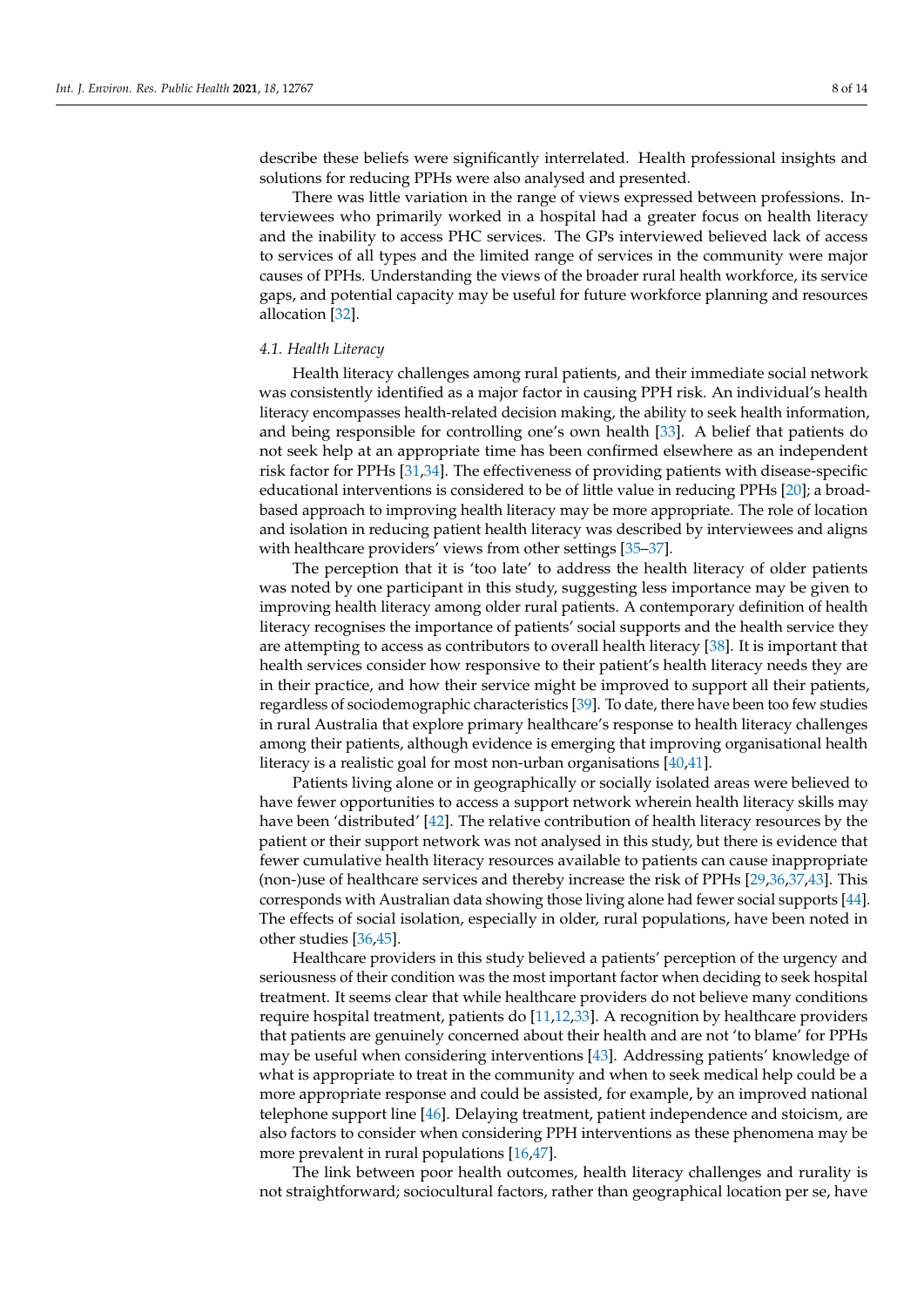been suggested as the mechanism by which location and health literacy are linked [\[48\]](#page-12-26). Identifying what these local risk factors actually are may help in the design of interventions aimed at improving health literacy and reducing PPH rates in rural communities [\[49\]](#page-12-27).

#### *4.2. Service Accessibility*

Access to rural PHC and the complexity of the health system was noted by most interviewees to have a large influence on PPHs. Availability of timely and affordable GP appointments was believed to be a powerful driver of PPHs and has been identified by hospital workers in other rural settings [\[17,](#page-11-15)[31,](#page-12-8)[50\]](#page-12-28). Deficiencies in other dimensions of 'access to care' (viz. geographic accessibility, organisational accommodation, affordability, and acceptability) were considered to increase the risk of PPHs in rural populations in this and other studies [\[50,](#page-12-28)[51\]](#page-13-0). The disparate healthcare needs of rural populations may be better served by focussing improvements on the 'non-supply' dimensions of healthcare access.

Financial barriers to PHC services and reduced home or after-hours services have elsewhere been linked to PPHs [\[11](#page-11-9)[,47,](#page-12-25)[50\]](#page-12-28). For GP services in Tasmania, there was a decrease in no-cost ('bulk-billing') rates and an increase in out-of-pocket costs from 2012–2013 to 2018–2019 [\[52\]](#page-13-1). Not surprisingly, healthcare providers, here and elsewhere, suggest that improved support for bulk-billed GP consultations and other general practice services (such as preventative care, home visits, minor procedures, and follow-up services) would reduce the financial barriers to PHC treatment and allow more ACS conditions to be identified and managed appropriately outside hospitals [\[11,](#page-11-9)[17,](#page-11-15)[20,](#page-11-16)[31\]](#page-12-8). Several GPs noted here that the provision of comprehensive care in a rural population is incompatible with the current Medicare Benefits Schedule (MBS) payment structure ('fee for service') in Australia.

The status of 'GP supply' as the main driver of PPHs in rural Australia is not universally accepted. In a large study linking qualitative interviews and routine health data, Falster et al. [\[53\]](#page-13-2) suggested an individual's socioeconomic status and health characteristics were more important drivers of PPHs than population-level and GP-supply metrics. Other Australian qualitative studies suggest access to GPs is both timely [\[54\]](#page-13-3) and does not act as a driver of PPHs [\[11\]](#page-11-9). Therefore, it may be that PPHs follow a gradient in *health*, as opposed to a gradient in *healthcare* [\[53\]](#page-13-2). This requires further research.

The perception that after-hours services 'default' to referral to hospital for ACS conditions was recorded here and is supported by data showing expenditure on after-hours specific MBS items increasing significantly since 2013–2014 without a corresponding decrease in low-acuity ED presentations [\[55\]](#page-13-4). An appropriate model for after-hours deputising services in rural communities, as well as its impact on PPHs, is unclear. Retaining telehealth services introduced during the COVID-19 pandemic may be an additional way of encouraging healthcare participation and delivering chronic disease management in this population [\[46\]](#page-12-24).

The beneficial role of long-term engagement with PHC has been previously noted, with interventions to manage lifestyle, comorbid or social variables, promote early diagnosis, and improve health literacy '30 years prior' suggested as intervention methods [\[56\]](#page-13-5).

# *4.3. Convenience of Hospital Care*

The convenience of hospital treatment was put forward as strongly influencing rural patients' decision to bypass PHC. Prompt, comprehensive, and 'free' hospital services (viz. ambulance transport, medical care, accommodation, testing, and procedures) were considered to be responsible for patients favouring ED over community services. Patients with PPHs acknowledge that the 'convenience of hospital treatment' does influence their propensity to attend hospital and is evidence that patients self-select the most efficient mode of care for them [\[18,](#page-11-18)[45\]](#page-12-23). Interviewees identified a perceived local cultural norm of 'if you get crook, you go into hospital' which, along with other factors, lowers the threshold for hospital use; this has been observed in other populations [\[29\]](#page-12-19), but it is unclear how or why patients arrive at this conclusion. Cheek et al. [\[18\]](#page-11-18) found the perceived need for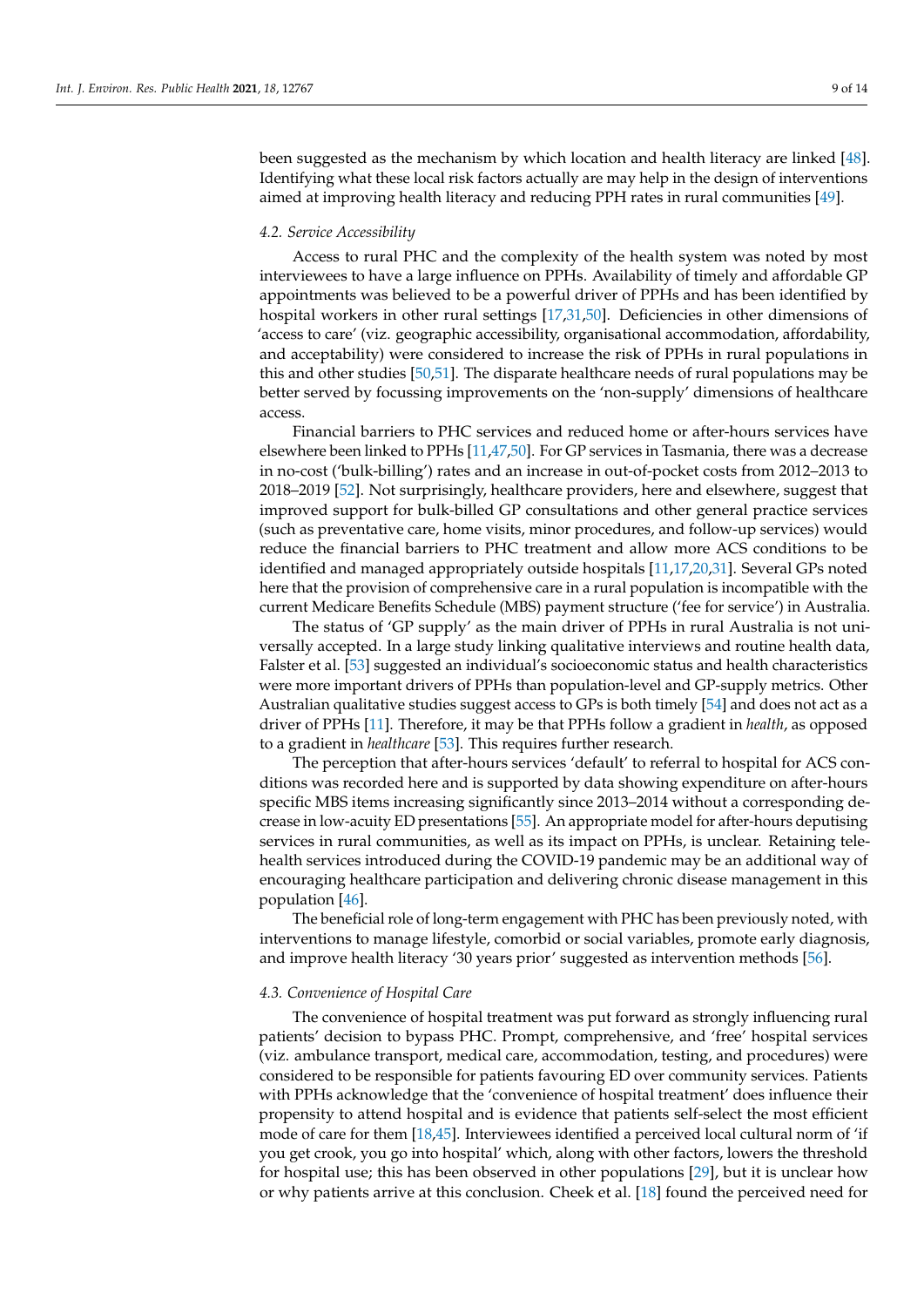technical expertise was a significant driving force for patients by-passing PHC. Processes to assist patients in correctly identifying situations where presentation to the hospital is appropriate will likely incorporate aspects of increased health literacy and access to and understanding of the full gamut of community-level health services.

Interviewees believed 'iatrogenic' PPHs may be a result of non-specific recommendations (e.g., 'come back and see me' or 'go to the hospital if things do not improve') or poor coordination of follow-up services. There are few data on how frequently this results in hospitalisation. Enhanced multidisciplinary provision by colocation of services has been promoted as a means of improving PHC services [\[46\]](#page-12-24). As suggested by interviewees here, simplified appointment coordination and greater continuity of care may make community care more attractive and available while simultaneously reducing PPHs.

# **5. Limitations and Future Directions**

As this was a qualitative study, its results cannot be generalised to other settings. This study does, however, identify themes associated with PPHs that have been reported in the Australian literature [\[57\]](#page-13-6). The effects of social isolation, especially in older and rural populations, have been noted in other studies [\[36,](#page-12-20)[45\]](#page-12-23), but the specific mechanisms involved, and appropriate interventions are not yet clear; this requires further research.

#### **6. Conclusions**

This qualitative study collected and analysed the perceptions of healthcare providers regarding the underlying causes of PPHs from a rural population. Long-standing health literacy challenges, the relative inaccessibility of local, timely, and affordable healthcare, and the perceived convenience of hospital-based care were identified by the participants as factors contributing to PPHs. Addressing these underlying issues was seen by the health professionals as a way to reduce PPH rates.

The interplay of health literacy and access themes developed in this study is similar in complexity and interconnectedness to those identified in other research studies among rural healthcare providers [\[11](#page-11-9)[,17,](#page-11-15)[43,](#page-12-21)[51\]](#page-13-0). Any potential improvement, service redesign, and policy changes aimed at reducing PPHs will require consideration of the views of both patient and provider. An emphasis on clinical or supply-focussed interventions alone fails to recognise all the local-level drivers of PPH in rural areas. A broad-based approach to health literacy education and the health literacy responsiveness of the health system should form part of the response to the issues identified in this study. Incorporating all aspects of 'access' to health and community services offered in rural Tasmania will require a coordinated approach from all levels of government and providers of services in the area.

**Author Contributions:** All authors contributed to the study's conception and design. Conceptualisation, all authors; methodology, A.R., G.M.P., B.M.S. and R.N.; investigation, A.R. and V.A.; data curation, A.R.; coding, A.R.; code checking, software, and validation, G.M.P. and R.N.; formal analysis, A.R., G.M.P. and R.N.; resources, A.R.; writing—original draft preparation, A.R.; writing review and editing, all authors; supervision, G.M.P. and R.N.; project administration, A.R.; funding acquisition, B.M.S. All authors have read and agreed to the published version of the manuscript.

**Funding:** The Huon Valley Health Centre received funding from Primary Health Tasmania, Tasmania's Primary Health Network, to conduct research and interventions to reduce the number of potentially avoidable hospitalisations from rural Tasmania; Grant Number CN1001.

**Institutional Review Board Statement:** Ethics approval for the project was obtained from the Human Research Ethics Committee of Tasmania (Reference: H0018575).

**Informed Consent Statement:** Participants provided written informed consent to be interviewed and for deidentified publication of results.

**Data Availability Statement:** Deidentified data (interview transcripts) were available to all authors throughout the project.

**Conflicts of Interest:** The authors declare no conflict of interest.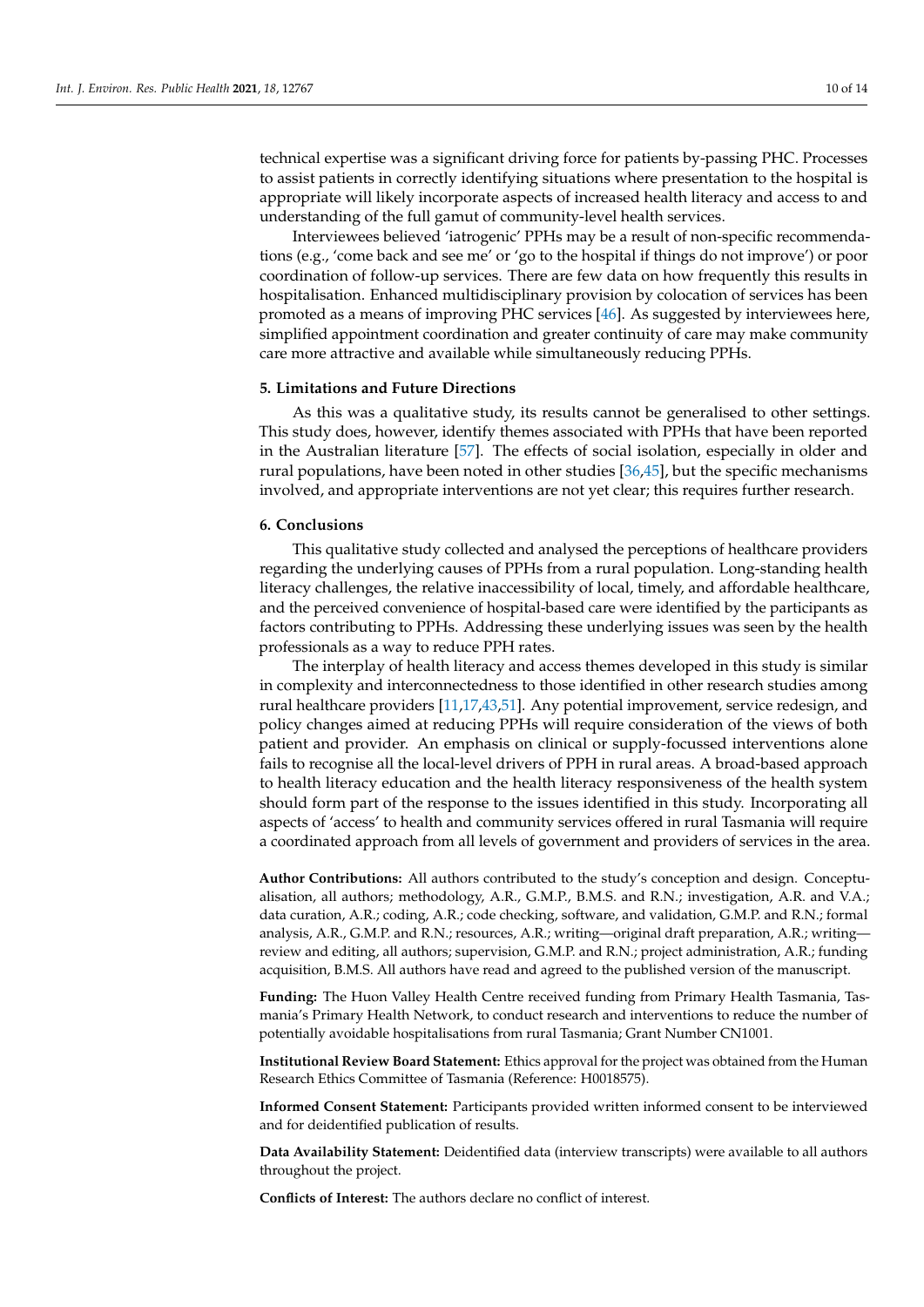# <span id="page-10-0"></span>**Appendix A.**

| Participant<br>Identifier | Profession              | Position                                                       | Location                                       |
|---------------------------|-------------------------|----------------------------------------------------------------|------------------------------------------------|
| 302                       | <b>Registered Nurse</b> | Lecturer; Nurse                                                | Emergency<br>Department, RHH                   |
| 308                       | <b>Registered Nurse</b> | <b>Nurse</b>                                                   | Emergency<br>Department, RHH                   |
| 309                       | Doctor                  | GP                                                             | Huon-Bruny Island<br>area                      |
| 312                       | Doctor                  | <b>Emergency Specialist</b>                                    | Emergency<br>Department, RHH                   |
| 313                       | Doctor                  | <b>Emergency Specialist</b>                                    | Emergency<br>Department, RHH                   |
| 314                       | Doctor                  | Registrar                                                      | Emergency<br>Department, RHH                   |
| 315                       | Doctor                  | Emergency Registrar & GP                                       | Emergency<br>Department, RHH &<br>Community GP |
| 316                       | <b>Registered Nurse</b> | <b>Nurse</b>                                                   | Emergency<br>Department, RHH                   |
| 317                       | Paramedic               | <b>Intensive Paramedic</b>                                     | Hobart area                                    |
| 318                       | Doctor                  | GP                                                             | Huon-Bruny Island<br>area                      |
| 319                       | <b>RN</b>               | Associate Nurse Manager                                        | Huon-Bruny Island<br>area                      |
| 320                       | Health<br>Administrator | Managerial                                                     | Department of Health,<br>Hobart                |
| 324                       | Paramedic               | <b>Intensive Care</b><br>Paramedic; Extended Care<br>Paramedic | Hobart area                                    |
| 325                       | Health<br>Administrator | Managerial                                                     | Department of Health,<br>Hobart                |

**Table A1.** Healthcare provider interviewee details.

Abbreviations: GP—general practitioner; RHH—Royal Hobart Hospital.

# <span id="page-10-1"></span>**Appendix B. Semi-Structured Telephone Interview Guide**

*Healthcare Providers' Perceptions of Potentially Preventable Hospitalisations: A Qualitative Study*

Method: Semi-structured telephone interview Location/Time/Date: T.B.C. Interviewer: V.A. or A.R. Introduction:

- Welcome to telephone interview and thanks
- Any initial questions (e.g., risks that may be posed) Project Description:
- Healthcare providers' perceptions of potentially preventable hospitalisations:
- a qualitative study
- *i.e., 'seeking to understand healthcare providers' perspectives on (potentially avoidable) hospital admission.'*
- Further explanation of study (if required) Discussion Points: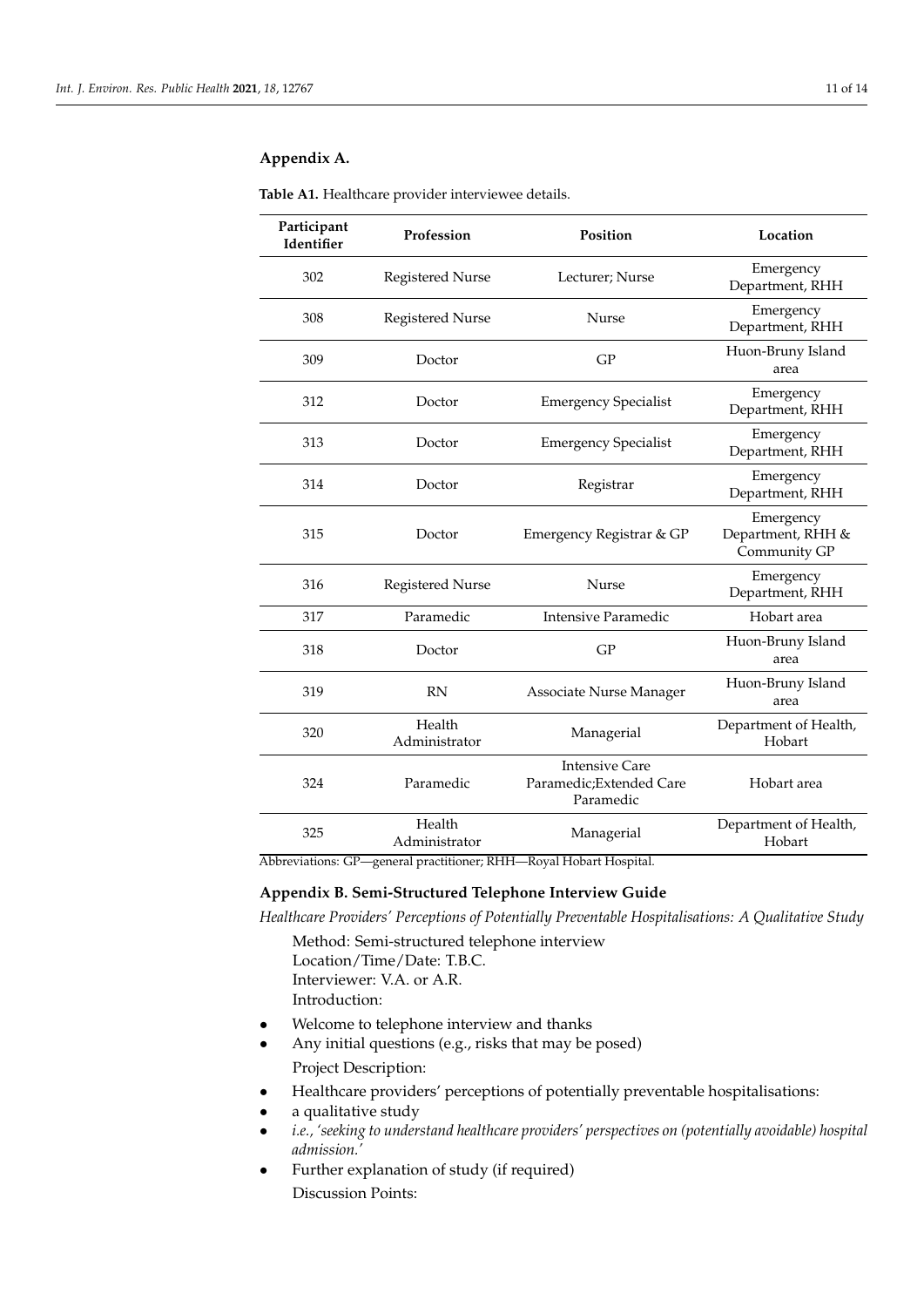- What are the characteristics of a typical PPH patient?
- What are the distal causes of PPH?
- What are the proximal causes of a PPH?
- How could PPH be avoided, minimised or addressed (if not covered by above)? Concluding Comments:
- Potential for further contact for follow up interview
- Opportunity for questions
	- Thank participant

# **References**

- <span id="page-11-0"></span>1. Longman, J.M.; Passey, M.E.; Ewald, D.P.; Rix, E.F.; Morgan, G. Admissions for chronic ambulatory care sensitive conditions—A useful measure of potentially preventable admission? *BMC Health Serv. Res.* **2015**, *15*, 472. [\[CrossRef\]](http://doi.org/10.1186/s12913-015-1137-0) [\[PubMed\]](http://www.ncbi.nlm.nih.gov/pubmed/26475293)
- <span id="page-11-1"></span>2. Falster, M.; Jorm, L. *A Guide to the Potentially Preventable Hospitalisations Indicator in Australia*; Centre for Big Data Research in Health, University of New South Wales in consultation with Australian Commission on Safety and Quality in Health Care and Australian Institute of Health and Welfare: Sydney, Australia, 2017.
- <span id="page-11-2"></span>3. Billings, J.; Zeitel, L.; Lukomnik, J.; Carey, T.S.; Blank, A.; Newman, L.; Shrank, W.H.; Choudhry, N.K.; Agnew-Blais, J.; Federman, A.D.; et al. Impact of Socioeconomic Status on Hospital Use in New York City. *Health Aff.* **1993**, *12*, 162–173. [\[CrossRef\]](http://doi.org/10.1377/hlthaff.12.1.162) [\[PubMed\]](http://www.ncbi.nlm.nih.gov/pubmed/8509018)
- 4. Trachtenberg, A.J.; Dik, N.; Chateau, D.; Katz, A. Inequities in ambulatory care and the relationship between socioeconomic status and respiratory hospitalizations: A population-based study of a Canadian city. *Ann. Fam. Med.* **2014**, *12*, 402–407. [\[CrossRef\]](http://doi.org/10.1370/afm.1683) [\[PubMed\]](http://www.ncbi.nlm.nih.gov/pubmed/25354403)
- <span id="page-11-3"></span>5. Gasperini, B.; Cherubini, A.; Pierri, F.; Barbadoro, P.; Fedecostante, M.; Prospero, E. Potentially preventable visits to the emergency department in older adults: Results from a national survey in Italy. *PLoS ONE* **2017**, *12*, e0189925. [\[CrossRef\]](http://doi.org/10.1371/journal.pone.0189925)
- <span id="page-11-4"></span>6. Australian Institute of Health and Welfare (AIHW). National Healthcare Agreement: PI 18–Selected Potentially Preventable Hospitalisations. 2019. Available online: <https://meteor.aihw.gov.au/content/index.phtml/itemId/698904> (accessed on 28 July 2019).
- <span id="page-11-5"></span>7. Passey, M.E.; Longman, J.M.; Johnston, J.J.; Jorm, L.; Ewald, D.; Morgan, G.G.; Rolfe, M.; Chalker, B. Diagnosing Potentially Preventable Hospitalisations (DaPPHne): Protocol for a mixed-methods data-linkage study. *BMJ Open* **2015**. [\[CrossRef\]](http://doi.org/10.1136/bmjopen-2015-009879) [\[PubMed\]](http://www.ncbi.nlm.nih.gov/pubmed/26597867)
- <span id="page-11-6"></span>8. Australian Institute of Health and Welfare (AIHW). *Admitted Patient Care 2017–18: Australian Hospital Statistics*; AIHW: Canberra, Australia, 2019.
- <span id="page-11-7"></span>9. Johnston, J.; Longman, J.; Ewald, D.; King, J.; Das, S.; Passey, M. Study of potentially preventable hospitalisations (PPH) for chronic conditions: What proportion are preventable and what factors are associated with preventable PPH? *BMJ Open* **2020**, *10*, e038415. [\[CrossRef\]](http://doi.org/10.1136/bmjopen-2020-038415)
- <span id="page-11-8"></span>10. Muenchberger, H.; Kendall, E. *Determinants of Avoidable Hospitalization in Chronic Disease: Development of a Predictor Matrix*; Centre for National Research on Disability and Rehabilitation, Griffith Institute of Health and Medical Research; Griffith University: Meadowbrook, Australia, 2008.
- <span id="page-11-9"></span>11. Masso, M.; Bezzina, A.J.; Siminski, P.; Middleton, R.; Eagar, K. Why patients attend emergency departments for conditions potentially appropriate for primary care: Reasons given by patients and clinicians differ. *Emerg. Med. Australas.* **2007**, *19*, 333–340. [\[CrossRef\]](http://doi.org/10.1111/j.1742-6723.2007.00968.x)
- <span id="page-11-10"></span>12. Van Galen, L.S.; Brabrand, M.; Cooksley, T.; Van De Ven, P.M.; Merten, H.; Consortium, S.; Van Hooff, L.; Haak, H.R.; Kidney, R.M.; Nickel, C.H.; et al. Patients' and providers' perceptions of the preventability of hospital readmission: A prospective, observational study in four European countries. *BMJ Qual. Saf.* **2017**, *26*, 958–969. [\[CrossRef\]](http://doi.org/10.1136/bmjqs-2017-006645) [\[PubMed\]](http://www.ncbi.nlm.nih.gov/pubmed/28642333)
- <span id="page-11-11"></span>13. Australian Bureau of Statistics. 2016 Census QuickStats. 2018. Available online: [https://quickstats.censusdata.abs.gov.au/](https://quickstats.censusdata.abs.gov.au/census_services/getproduct/census/2016/quickstat/6?opendocumen) [census\\_services/getproduct/census/2016/quickstat/6?opendocumen](https://quickstats.censusdata.abs.gov.au/census_services/getproduct/census/2016/quickstat/6?opendocumen) (accessed on 18 August 2019).
- <span id="page-11-12"></span>14. Australian Institute of Health and Welfare. *Australia's Health 2018*; AIHW: Canberra, Australia, 2018.
- <span id="page-11-13"></span>15. Penchansky, R.; Thomas, J.W. The Concept of Access: Definition and Relationship to Consumer Satisfaction. *Med. Care* **1981**, *19*, 127–140. [\[CrossRef\]](http://doi.org/10.1097/00005650-198102000-00001)
- <span id="page-11-14"></span>16. Longman, J.M.; Singer, J.B.; Gao, Y.; Barclay, L.M.; Passey, M.E.; Pirotta, J.P.; Heathcote, K.E.; Ewald, D.P.; Saberi, V.; Corben, P.; et al. Community based service providers' perspectives on frequent and/or avoidable admission of older people with chronic disease in rural NSW: A qualitative study. *BMC Health Serv. Res.* **2011**, *11*, 265. [\[CrossRef\]](http://doi.org/10.1186/1472-6963-11-265) [\[PubMed\]](http://www.ncbi.nlm.nih.gov/pubmed/21989302)
- <span id="page-11-15"></span>17. Agarwal, S.; Banerjee, J.; Baker, R.; Conroy, S.; Hsu, R.; Rashid, A.; Camosso-Stefinovic, J.; Sinfield, P.; Habiba, M. Potentially avoidable emergency department attendance: Interview study of patients' reasons for attendance. *Emerg. Med. J.* **2012**, *29*, e3. [\[CrossRef\]](http://doi.org/10.1136/emermed-2011-200585) [\[PubMed\]](http://www.ncbi.nlm.nih.gov/pubmed/22205782)
- <span id="page-11-18"></span>18. Cheek, C.; Allen, P.; Shires, L.; Parry, D.; Ruigrok, M. Low-acuity presentations to regional emergency departments: What is the issue? *Emerg. Med. Australas.* **2016**, *28*, 145–152. [\[CrossRef\]](http://doi.org/10.1111/1742-6723.12526) [\[PubMed\]](http://www.ncbi.nlm.nih.gov/pubmed/26708775)
- <span id="page-11-17"></span>19. Durand, A.-C.; Palazzolo, S.; Tanti-Hardouin, N.; Gerbeaux, P.; Sambuc, R.; Gentile, S. Nonurgent patients in emergency departments: Rational or irresponsible consumers? Perceptions of professionals and patients. *BMC Res. Notes* **2012**, *5*, 525. [\[CrossRef\]](http://doi.org/10.1186/1756-0500-5-525) [\[PubMed\]](http://www.ncbi.nlm.nih.gov/pubmed/23006316)
- <span id="page-11-16"></span>20. Kraaijvanger, N.; Van Leeuwen, H.; Rijpsma, D.; Edwards, M. Motives for self-referral to the emergency department: A systematic review of the literature. *BMC Health Serv. Res.* **2016**, *16*, 685. [\[CrossRef\]](http://doi.org/10.1186/s12913-016-1935-z)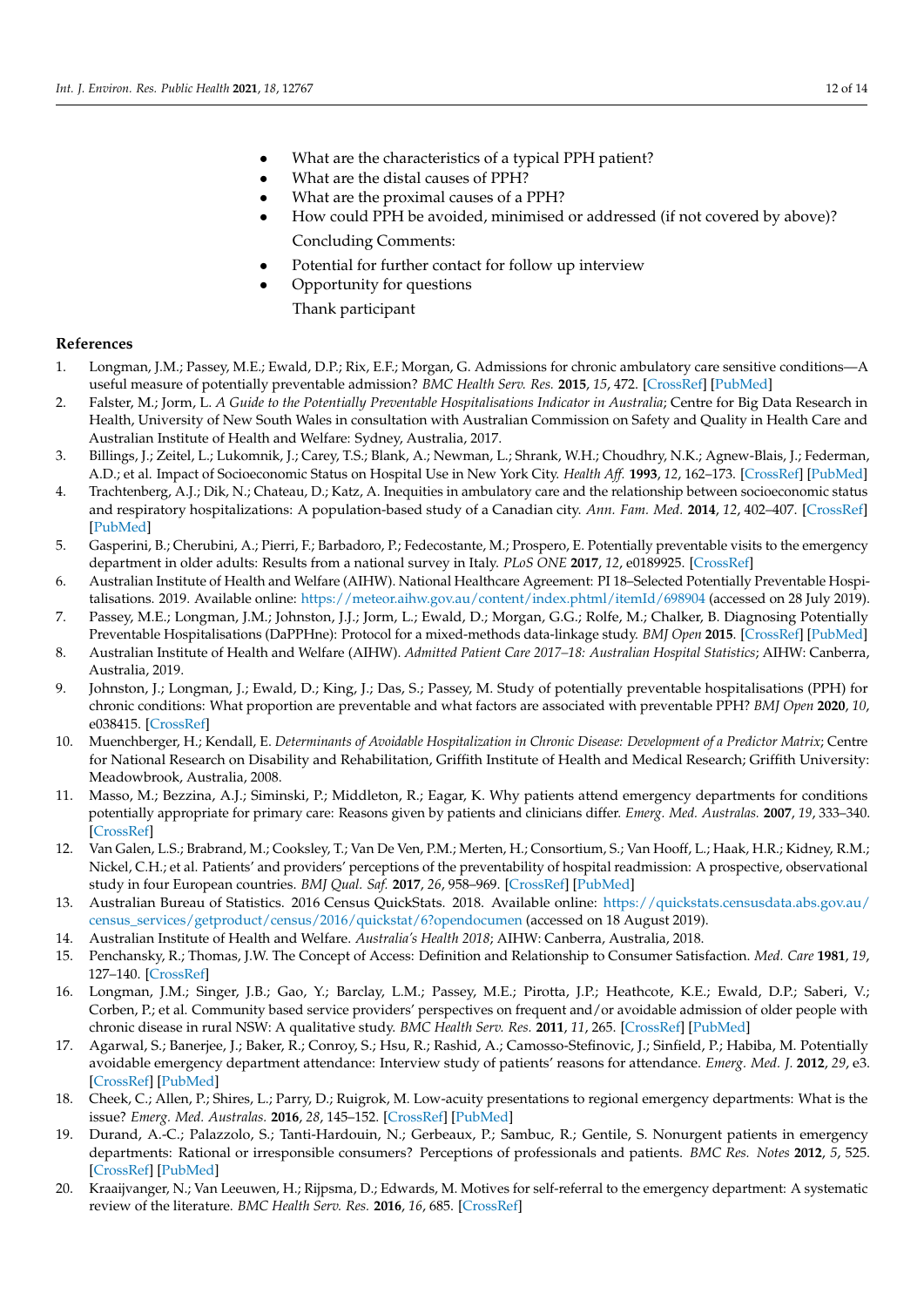- <span id="page-12-0"></span>21. Braun, V.; Clarke, V.; Hayfield, N.; Terry, G. *Thematic Analysis*; Springer: Singapore, 2019; pp. 843–860.
- <span id="page-12-1"></span>22. Creswell, J.W.; Creswell, J.D. *Research Design: Qualitative, Quantitative & Mixed Methods Approaches*, 5th ed.; International Student Edition, Ed.; SAGE: Newcastle upon Tyne, UK, 2018.
- <span id="page-12-2"></span>23. Tong, A.; Sainsbury, P.; Craig, J. Consolidated criteria for reporting qualitative research (COREQ): A 32-item checklist for interviews and focus groups. *Int. J. Qual. Health Care* **2007**, *19*, 349–357. [\[CrossRef\]](http://doi.org/10.1093/intqhc/mzm042)
- <span id="page-12-3"></span>24. Braun, V.; Clarke, V. Using thematic analysis in psychology. *Qual. Res. Psychol.* **2006**, *3*, 77–101. [\[CrossRef\]](http://doi.org/10.1191/1478088706qp063oa)
- <span id="page-12-4"></span>25. Liamputtong, P. *Research Methods in Health: Foundations for Evidence Based Practice*; Oxford University Press: Melbourne, UK, 2013.
- <span id="page-12-5"></span>26. Braun, V.; Clarke, V. To saturate or not to saturate? Questioning data saturation as a useful concept for thematic analysis and sample-size rationales. *Qual. Res. Sport Exerc. Health* **2021**, *13*, 201–216. [\[CrossRef\]](http://doi.org/10.1080/2159676X.2019.1704846)
- <span id="page-12-6"></span>27. Oslislo, S.; Heintze, C.; Schmiedhofer, M.; Möckel, M.; Schenk, L.; Holzinger, F. How to decide adequately? Qualitative study of GPs' view on decision-making in self-referred and physician-referred emergency department consultations in Berlin, Germany. *BMJ Open* **2019**, *9*, e026786. [\[CrossRef\]](http://doi.org/10.1136/bmjopen-2018-026786)
- 28. Hammond, C.L.; Pinnington, L.L.; Phillips, M.F. A qualitative examination of inappropriate hospital admissions and lengths of stay. *BMC Health Serv. Res.* **2009**, *9*, 44. [\[CrossRef\]](http://doi.org/10.1186/1472-6963-9-44)
- <span id="page-12-19"></span>29. Keizer Beache, S.; Guell, C. Non-urgent accident and emergency department use as a socially shared custom: A qualitative study. *Emerg. Med. J.* **2016**, *33*, 47–51. [\[CrossRef\]](http://doi.org/10.1136/emermed-2014-204039) [\[PubMed\]](http://www.ncbi.nlm.nih.gov/pubmed/25841166)
- <span id="page-12-7"></span>30. Lobachova, L.; Brown, D.F.; Sinclair, J.; Chang, Y.; Thielker, K.Z.; Nagurney, J.T. Patient and provider perceptions of why patients seek care in emergency departments. *J. Emerg. Med.* **2014**, *46*, 104–112. [\[CrossRef\]](http://doi.org/10.1016/j.jemermed.2013.04.063) [\[PubMed\]](http://www.ncbi.nlm.nih.gov/pubmed/24063881)
- <span id="page-12-8"></span>31. Balakrishnan, M.P.; Herndon, J.B.; Zhang, J.; Payton, T.; Shuster, J.; Carden, D.L. The Association of Health Literacy with Preventable Emergency Department Visits: A Cross-sectional Study. *Acad. Emerg. Med.* **2017**, *24*, 1042–1050. [\[CrossRef\]](http://doi.org/10.1111/acem.13244) [\[PubMed\]](http://www.ncbi.nlm.nih.gov/pubmed/28646519)
- <span id="page-12-9"></span>32. Jessup, B.; Barnett, T.; Obamiro, K.; Cross, M.; Mseke, E. Review of the Health, Welfare and Care Workforce in Tasmania, Australia: 2011–2016. *Int. J. Environ. Res. Public Health* **2021**, *18*, 7014. [\[CrossRef\]](http://doi.org/10.3390/ijerph18137014) [\[PubMed\]](http://www.ncbi.nlm.nih.gov/pubmed/34209098)
- <span id="page-12-10"></span>33. Kickbusch, I.; Wait, S.; Maag, D. *Navigating Health*; Alliance for Health and the Future: London, UK, 2005.
- <span id="page-12-11"></span>34. Schumacher, J.R.; Hall, A.G.; Davis, T.C.; Arnold, C.L.; Bennett, R.D.; Wolf, M.S.; Carden, D.L. Potentially preventable use of emergency services: The role of low health literacy. *Med. Care* **2013**, *51*, 654. [\[CrossRef\]](http://doi.org/10.1097/MLR.0b013e3182992c5a)
- <span id="page-12-12"></span>35. Cruwys, T.; Wakefield, J.R.H.; Sani, F.; Dingle, G.; Jetten, J. Social Isolation Predicts Frequent Attendance in Primary Care. *Ann. Behav. Med.* **2018**, *52*, 817–829. [\[CrossRef\]](http://doi.org/10.1093/abm/kax054)
- <span id="page-12-20"></span>36. Longman, J.; Passey, M.; Singer, J.; Morgan, G. The role of social isolation in frequent and/or avoidable hospitalisation: Rural community-based service providers' perspectives. *Aust. Health Rev.* **2013**, *37*, 223–231. [\[CrossRef\]](http://doi.org/10.1071/AH12152)
- <span id="page-12-13"></span>37. Veazie, S.; Gilbert, J.; Winchell, K.; Paynter, R.; Guise, J.-M. Addressing social isolation to improve the health of older adults: A rapid review. *Eur. PMC* **2019**. [\[CrossRef\]](http://doi.org/10.23970/ahrqepc-rapidisolation)
- <span id="page-12-14"></span>38. Nash, R.; Elmer, S.; Osborne, R. *HealthLit4Kids: Building Health Literacy from the School Ground Up. Harnessing the Transformative Power of Education*; Brill Sense: Leiden, The Netherlands, 2019; pp. 210–225.
- <span id="page-12-15"></span>39. Trezona, A.; Dodson, S.; Osborne, R.H. Development of the organisational health literacy responsiveness (Org-HLR) framework in collaboration with health and social services professionals. *BMC Health Serv. Res.* **2017**, *17*, 1–12. [\[CrossRef\]](http://doi.org/10.1186/s12913-017-2465-z) [\[PubMed\]](http://www.ncbi.nlm.nih.gov/pubmed/28764699)
- <span id="page-12-16"></span>40. Choudhry, F.R.; Ming, L.C.; Munawar, K.; Zaidi, S.T.R.; Patel, R.P.; Khan, T.M.; Elmer, S. Health Literacy Studies Conducted in Australia: A Scoping Review. *Int. J. Environ. Res. Public Health* **2019**, *16*, 1112. [\[CrossRef\]](http://doi.org/10.3390/ijerph16071112)
- <span id="page-12-17"></span>41. Laing, R.; Thompson, S.C.; Elmer, S.; Rasiah, R.L. Fostering Health Literacy Responsiveness in a Remote Primary Health Care Setting: A Pilot Study. *Int. J. Environ. Res. Public Health* **2020**, *17*, 2730. [\[CrossRef\]](http://doi.org/10.3390/ijerph17082730)
- <span id="page-12-18"></span>42. Edwards, M.; Wood, F.; Davies, M.; Edwards, A. 'Distributed health literacy': Longitudinal qualitative analysis of the roles of health literacy mediators and social networks of people living with a long-term health condition. *Health Expect.* **2015**, *18*, 1180–1193. [\[CrossRef\]](http://doi.org/10.1111/hex.12093)
- <span id="page-12-21"></span>43. Sentell, T.L.; Seto, T.B.; Young, M.M.; Vawer, M.; Quensell, M.L.; Braun, K.L.; Taira, D.A. Pathways to potentially preventable hospitalizations for diabetes and heart failure: A qualitative analysis of patient perspectives. *BMC Health Serv. Res.* **2016**, *16*, 300. [\[CrossRef\]](http://doi.org/10.1186/s12913-016-1511-6)
- <span id="page-12-22"></span>44. Australian Bureau of Statistics. National Health Survey: Health Literacy. 2019. Available online: [https://www.abs.gov.au/](https://www.abs.gov.au/statistics/health/health-conditions-and-risks/national-health-survey-health-literacy/latest-release) [statistics/health/health-conditions-and-risks/national-health-survey-health-literacy/latest-release](https://www.abs.gov.au/statistics/health/health-conditions-and-risks/national-health-survey-health-literacy/latest-release) (accessed on 7 April 2021).
- <span id="page-12-23"></span>45. Lowthian, J.A.; Curtis, A.; Cameron, P.; Stoelwinder, J.U.; Cooke, M.W.; McNeil, J. Systematic review of trends in emergency department attendances: An Australian perspective. *Emerg. Med. J.* **2011**, *28*, 373–377. [\[CrossRef\]](http://doi.org/10.1136/emj.2010.099226) [\[PubMed\]](http://www.ncbi.nlm.nih.gov/pubmed/20961936)
- <span id="page-12-24"></span>46. Duckett, S. What should primary care look like after the COVID-19 pandemic? *Aust. J. Prim. Health* **2020**, *26*, 207–211. [\[CrossRef\]](http://doi.org/10.1071/PY20095) [\[PubMed\]](http://www.ncbi.nlm.nih.gov/pubmed/32454003)
- <span id="page-12-25"></span>47. Ansari, Z.; Barbetti, T.; Carson, N.J.; Auckland, M.J.; Cicuttini, F. The Victorian ambulatory care sensitive conditions study: Rural and urban perspectives. *Soz.-Und Prav.* **2003**, *48*, 33–43. [\[CrossRef\]](http://doi.org/10.1007/s000380300004)
- <span id="page-12-26"></span>48. Aljassim, N.; Ostini, R. Health literacy in rural and urban populations: A systematic review. *Patient Educ. Couns.* **2020**, *103*, 2142–2154. [\[CrossRef\]](http://doi.org/10.1016/j.pec.2020.06.007) [\[PubMed\]](http://www.ncbi.nlm.nih.gov/pubmed/32601042)
- <span id="page-12-27"></span>49. Bourke, L.; Humphreys, J.S.; Wakerman, J.; Taylor, J. Understanding drivers of rural and remote health outcomes: A conceptual framework in action. *Aust. J. Rural Health* **2012**, *20*, 318–323. [\[CrossRef\]](http://doi.org/10.1111/j.1440-1584.2012.01312.x) [\[PubMed\]](http://www.ncbi.nlm.nih.gov/pubmed/23181816)
- <span id="page-12-28"></span>50. Ansari, Z. A Review of Literature on Access to Primary Health Care. *Aust. J. Prim. Health* **2007**, *13*, 80–95. [\[CrossRef\]](http://doi.org/10.1071/PY07026)